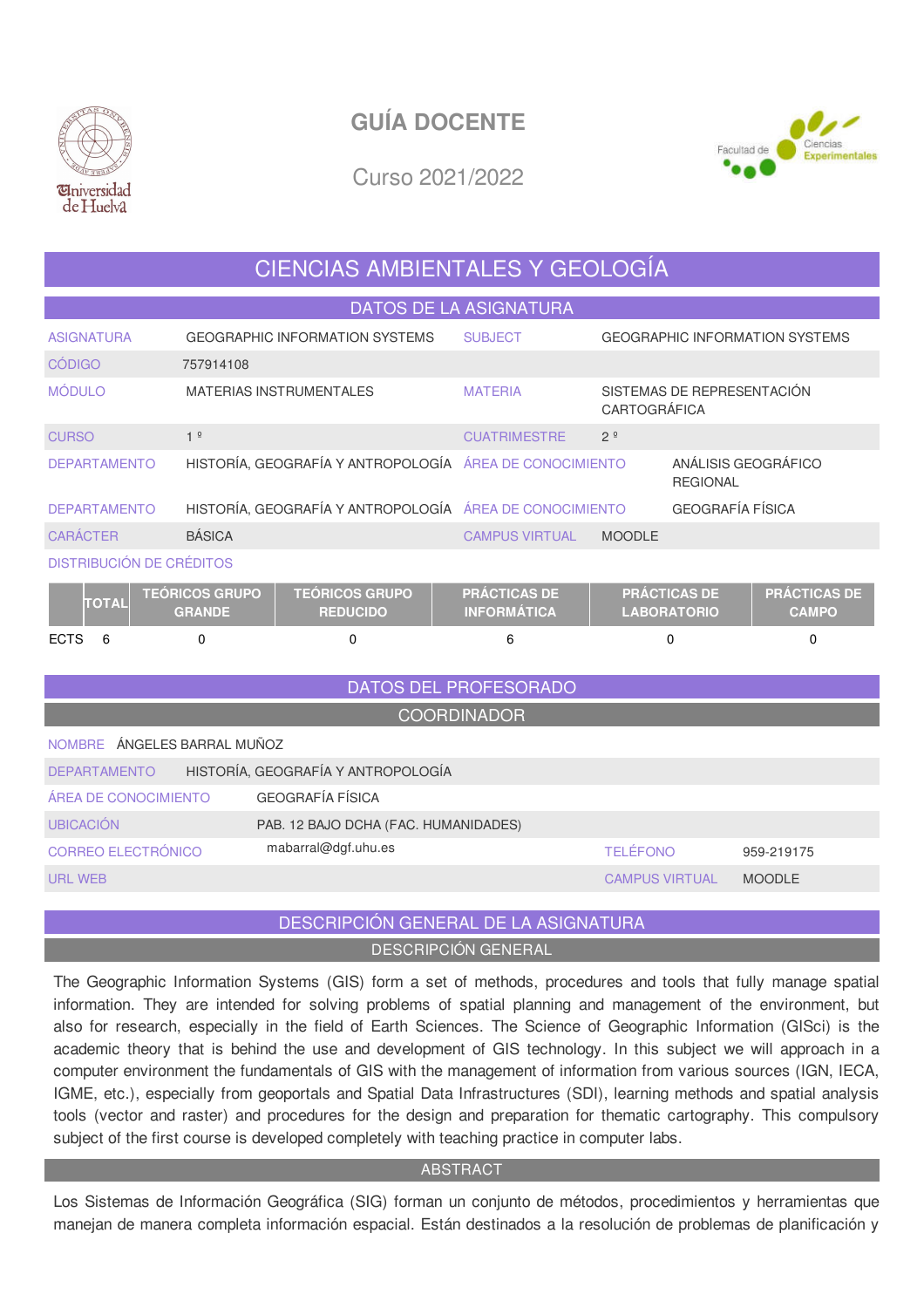

Curso 2021/2022



gestión del territorio y del medioambiente, pero también a la investigación, especialmente en el ámbito de las Ciencias de la Tierra. La Ciencia de la Información Geográfica (GISci) es la teoría académica que está detrás del uso y desarrollo de la tecnología SIG. En esta asignatura abordaremos en entorno informático los fundamentos de los SIG con el manejo de información de diversas fuentes (IGN, IECA, IGME, etc.), especialmente a partir de geoportales e Infraestructuras de Datos Espaciales (IDE), el aprendizaje de métodos y herramientas de análisis espacial (vectorial y ráster) y de procedimientos para el diseño y elaboración de cartografía temática. Esta materia obligatoria de primer curso se desarrolla de forma completa con docencia práctica en aulas de informática.

## OBJETIVOS: RESULTADOS DEL APRENDIZAJE

To make a first approach to Geographic Information Systems (GIS) will allow the students to have one of the basic tools for the knowledge, analysis and management of the territory, of the natural resources, location analysis of human activities, monitoring and simulation of environmental impacts or risk prevention. They will also be able to approach the overall concept of this discipline and the development of GIS projects. Specific objectives (developed from the general objective)

Cognitive: Approach GIS as a discipline, and know, understand, analyze and relate the different sources of Geographic Information (Cartography, Remote Sensing, Geodatabases).Know and understand the main software available for the management of geographic information.

Procedural/instrumental: Create and manage a GIS approaching the user/consultant level, as well as develop and apply spatial analysis tools.Develop a GIS project to solve complex territorial and environmental problems, creating final analytical products and representations of results through graphic and cartographic techniques.

Attitudinal: Development of a global vision of work and an organized, methodical, analytical and critical attitude towards it.

## REPERCUSIÓN EN EL PERFIL PROFESIONAL

It is intended that the future graduate acquires the basic knowledge to analyse and relate the different sources of geographic information, as well as to approach the level of GIS consultant and to steer the system, by applying spatial analysis tools, towards their ultimate goal: to develop analytical products for the resolution of spatial problems. These are objectives that you will find regularly in the development of your professional practice in the field of Earth Sciences, Environment and Territory, both in the public and private sectors.

## RECOMENDACIONES AL ALUMNADO

This subject is composed only of computer groups (maximum 27 people), and therefore will only be developed in the computer classrooms of the Pérez Quintero Building of the Campus of El Carmen. Al It is important to have a storage device (pendrive type) for exclusive use in GIS of at least 8 Gb.

## **COMPETENCIAS**

**Las competencias básicas, generales, transversales y específicas se encuentran detalladas en las guías docentes de estas asignaturas en el Grado en Geología y/o Ciencias Ambientales.**

## TEMARIO Y DESCRIPCIÓN DE LOS CONTENIDOS

PRÁCTICAS DE INFORMÁTICA

## **Block I. The geographical information (24 hours)**

The Science of the Geographical Information (GIScience). Conceptualization and functionality of a SIG. Problems that a SIG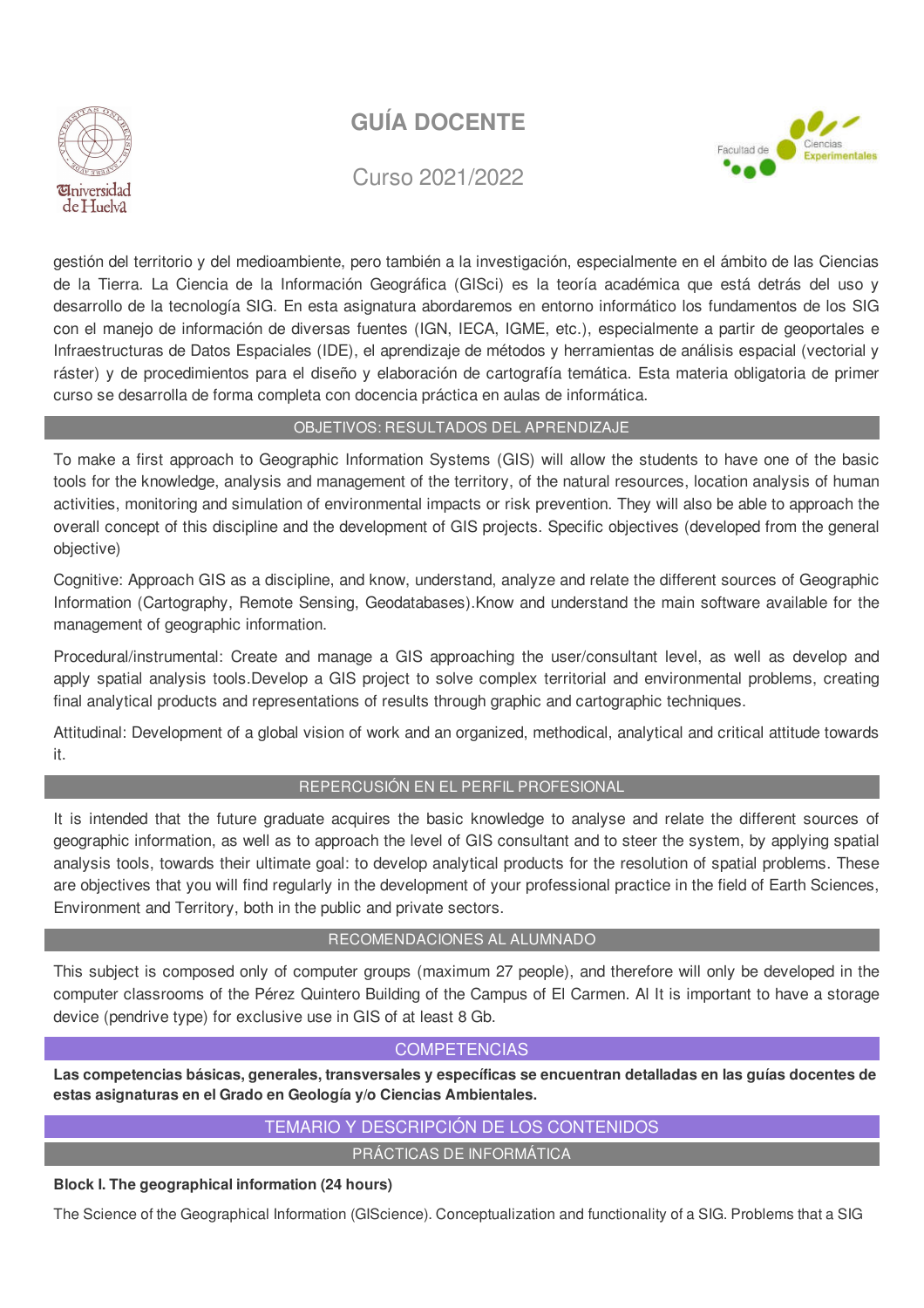

Curso 2021/2022



can solve. The project SIG and his(her,your) typical phases. The first contact with ArcGIS: potential, modules (ArcMap and ArcCatalog), tools (ArcToolbox) and extensions.The nature of the geographical information. The components spatial and thematic. The structure of the information in caps. The models of information ráster and vectorial. The topología. The models of representation of elevations(increases) (MDT). The visualization of the geographical and alphanumeric information and management of information in ArcCatalog and ArcMap.Sources(Fountains) of geographical and territorial information. The direct and derivative images. The summary of the information: spatial Databases of reference, the DERA (IECA). The Network(Net) of environmental information of Andalusia (REDIAM). The CORINE Land Cover (CLC), the MUCVA and the SIOSE. The geoinformación in Internet: visors and centers of unload, infrastructures of spatial information (IDE); services OGC.The cartography like basic source(fountain) of geographical information and instrument of territorial analysis. The cartographic design: language and elements of the map. Qualitative and quantitative symbolization. The design of maps in ArcMap.Capture and integration of the geographical information. Digital formats (images, shapefiles and geodatabases). Systems of spatial reference. Methods of georreferenciación. Digitalization and edition of geodatos.

## **Block II. The analysis, alphanumeric and spatial of the geographical information. Principal operations of vectorial calculation and ráster (24 hours)**

Alphanumeric analysis. The storage of the thematic information and the relational model of information. The selective search of information: the consultations SQL and the selections for spatial location. Union and relation of information, thematic and for location. Creation and managing of thematic databases from ArcCatalog and ArcMap.Spatial Vectorial analysis. Local operations. Geographical selection, extraction and overlapping. The spatial and thematic reclassification of the information. The tools of geoprocesamiento in ArcMap: personal details (Merge and Dissolve), extraction (Paper clip and Select) and of Overlay or overlapping (Union and Intersect). Operations of proximity: Generation and analysis of areas of influence or Buffers.Spatial analysis Ráster. Models Digitales of the Area (MDT): Calculation of orientations, earrings(slopes) and digital shading. Algebra and reclassification ráster.

## **Block III. Applications of the Information systems Geographical (12 hours)**

Applications of the environment and of the georrecursos: changes in the uses of the soil, management of natural resources, analysis of the landscape, capacity and environmental impact, natural risks. Accomplishment of analysis in the dynamics temporary space of the uses of the soil and accomplishment of maps of aptitude of the territory in the area of Andalusia.Applications in the territorial planning.

## METODOLOGÍA DOCENTE

- Exposiciones audiovisuales.
- Estudio de casos.
- Resolución de ejercicios y problemas.
- Realización de provectos.
- Aprendizaje autónomo.
- Aprendizaje cooperativo.
- Atención personalizada a los estudiantes.
- Presentación de la asignatura y generalidades de los bloques temáticos.
- Clases presenciales relativas a los contenidos teóricos y prácticos (problemas) de la asignatura, utilizando recursos didácticos tales como transparencias, presentaciones informatizadas y vídeos.

CRONOGRAMA ORIENTATIVO I

Prácticas de informática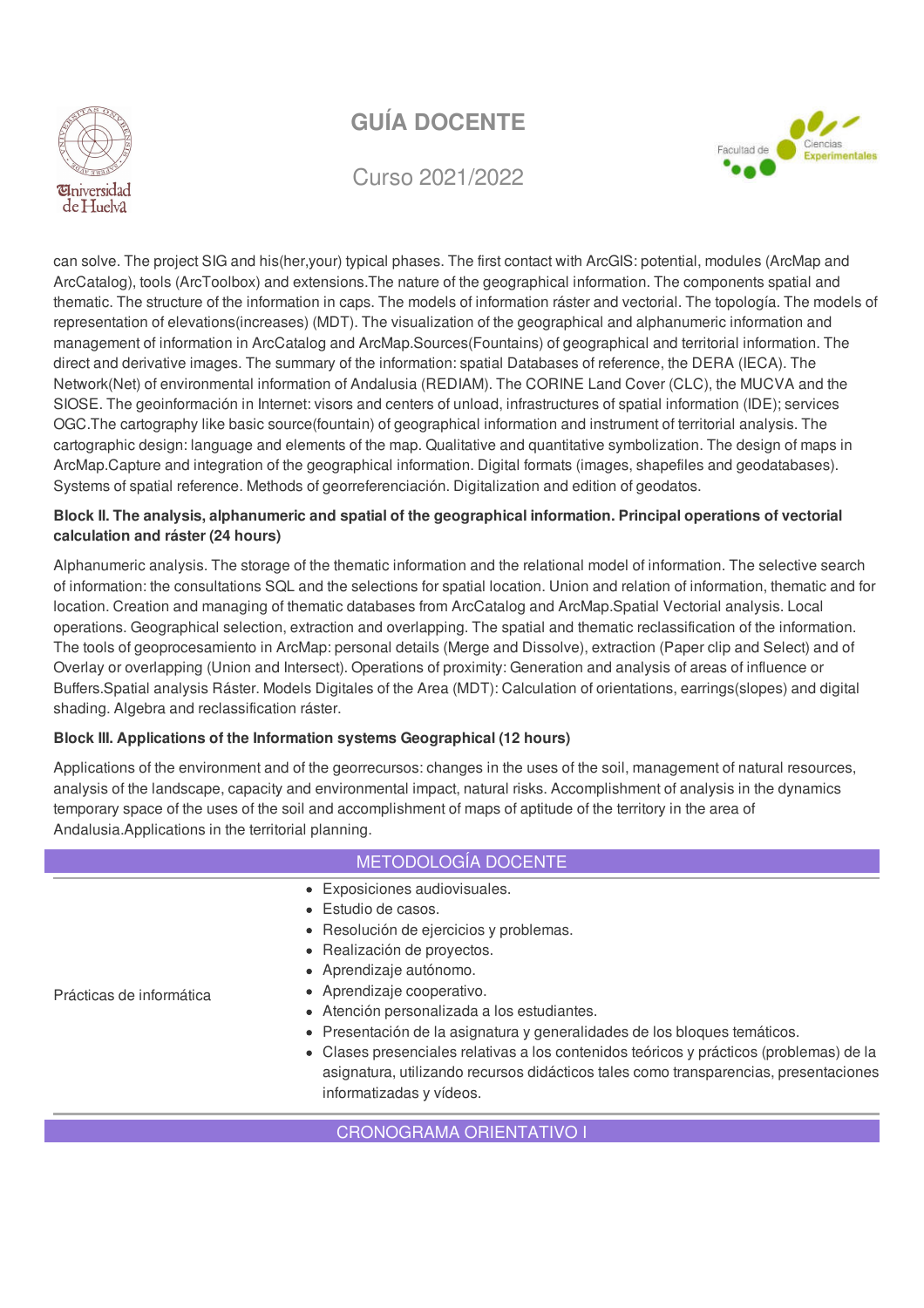



Curso 2021/2022

| <b>SEMANAS (S):</b>      |  |  |   |             |                |    |                |                |   |   | S1   S2   S3   S4   S5   S6   S7   S8   S9   S10   S11   S12   S13   S14   S15 |
|--------------------------|--|--|---|-------------|----------------|----|----------------|----------------|---|---|--------------------------------------------------------------------------------|
| <b>GRUPO GRANDE</b>      |  |  |   |             |                |    |                |                |   |   |                                                                                |
| <b>GRUPO REDUCIDO</b>    |  |  |   |             |                |    |                |                |   |   |                                                                                |
| PRÁCTICAS DE LABORATORIO |  |  |   |             |                |    |                |                |   |   |                                                                                |
| PRÁCTICAS DE INFORMÁTICA |  |  | 4 | $\mathbf 4$ | $\overline{4}$ | 44 | $\overline{4}$ | $\overline{4}$ | 4 | 4 | 4                                                                              |
| PRÁCTICAS DE CAMPO       |  |  |   |             |                |    |                |                |   |   |                                                                                |

EVALUACIÓN DE LA ASIGNATURA

PRIMERA EVALUACIÓN ORDINARIA (FEBRERO/JUNIO)

## EVALUACIÓN CONTINUA

The subject has a continuous evaluation in which three categories can be distinguished.

The first of these consists of two practical tests to be developed during the course in class hours (to be performed using the corresponding GIS software), which will correspond to Blocks I and II of the curriculum. The practical nature of the material and the method of continuous evaluation used prevents these two tests from being considered as partial evaluations in which matter is eliminated. Some aspects will be valued only in one of the two tests, but much of the content is inevitably taken into account in both. Each of these tests will be assessed with 35% of the subject (70%). The grades obtained in both will give the average, regardless of the rating obtained in each of them. This part will be exceeded with 5/10 points, but the minimum note to average with the rest of the continuous evaluation is 4/10 points. If these practical tests are passed, but the Final Report is not submitted or suspended, the qualification can be reserved until the ordinary call II, if the student so wishes. Since the Faculty of Experiments reserves default classrooms and dates for the final evaluation in June, teachers will be able to use this schedule for the second evaluation test.

Second, coinciding temporarily with the second of the practical tests, students will be asked to deliver the material produced in class (maps, charts, databases and any other). This material will be valued at 10% of the subject.

Third is the preparation of a Final Report which will consist of the resolution of an adapted case of type GIS project valued with 20% of the overall qualification of the subject. The procedure is provided with a detailed outline of the steps to follow, which will be carried out in class. Pupils will have to prepare a short report that will include a map of the results obtained and a document with justification of the procedures, methodologies and tools used. The contribution of any further steps in the analysis of this case to refine the conclusions will be assessed. This work corresponds to Block III, considered as a compendium of the methods and techniques learned, and is mandatory, obtaining at least a 3/10 grade as a requirement to pass the subject. The qualification of the Final Report may be kept until ordinary call II, if the student so wishes.

EVALUACIÓN FINAL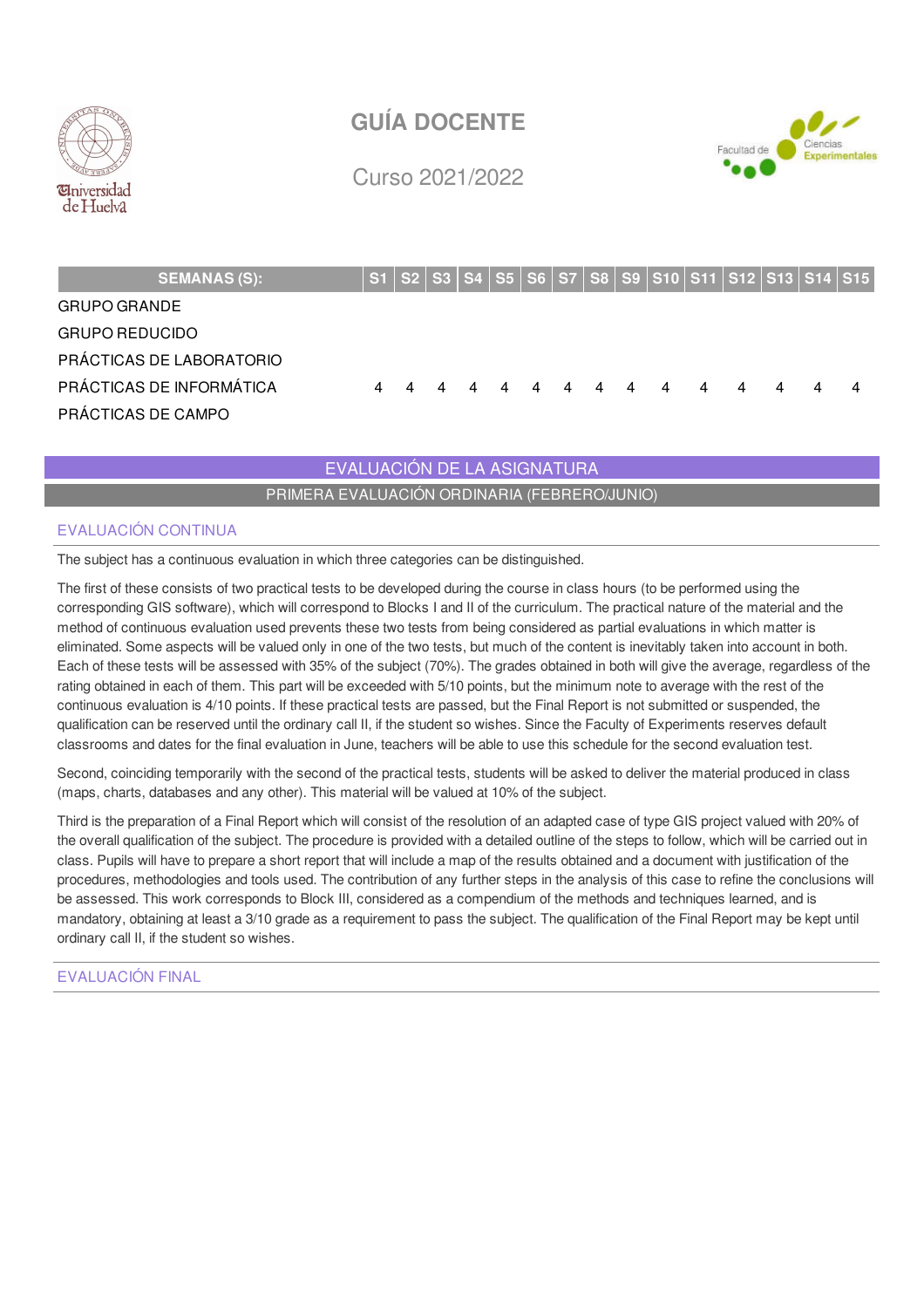



## Curso 2021/2022

The general or final evaluation process will be carried out in the official call for students who request it through the procedure established by the University of Huelva at the beginning of the quarter. It shall also consist of three parts to be delivered on the date of examination established by the Faculty of Experimental Sciences:

A practical test to be carried out using the corresponding GIS software consisting of exercises that may refer to Blocks I and II. This test will constitute 70% of the final rating. The minimum note to average with the rest of the sections of the final evaluation is 4/10 points. If this practical test is passed but the Final Report is not delivered or suspended, the qualification can be reserved until ordinary call II, if the student or student so wishes.

The delivery of a set of materials produced by the student during the study of the subject (maps, charts, databases and any other), valued with 10% of the final grade.

The delivery of a Final Report that will constitute an adapted case of type GIS project valued with 20% of the final rating. Through the moodle platform students will be provided with a detailed outline of the steps to follow. Pupils will have to prepare a short report that will include a map of the results obtained and a document with justification of the procedures, methodologies and tools used. The contribution of any further steps in the analysis of this case to refine the conclusions will be assessed. This work corresponds to Block III, considered as a compendium of the methods and techniques learned, and is mandatory, having to obtain at least a 3/10 score as a requirement to overcome the subject. The qualification of the Final Report may be saved for ordinary call II, if the student so wishes.

Pupils who need to use this type of assessment are encouraged to attend regular tutorials.

## ¿Contempla una evaluación parcial? NO

## SEGUNDA EVALUACIÓN ORDINARIA

Pupils who have not passed the continuous evaluation or the final single evaluation will have a second ordinary call. This will be similar to the final single evaluation with the proviso that those students who have passed any of the three parts in the Ordinary Call I will not have to present themselves to the parties approved in this Ordinary Call II. In no case shall the approved parts be kept for ordinary convocation III or subsequent courses.

## TERCERA EVALUACIÓN ORDINARIA Y OTRAS EVALUACIONES

Students returning to the subject will have a third ordinary call, although only two of them will be eligible.

It shall also consist of three parts to be delivered on the date of examination established by the Faculty of Experimental Sciences:

A practical test to be carried out using the corresponding GIS software consisting of exercises that may refer to Blocks I and II. This test will constitute 70% of the final rating. The minimum note to average with the rest of the sections of the final evaluation is 4/10 points.

The delivery of a set of materials produced by the student during the study of the subject (maps, charts, databases and any other), valued with 10% of the final grade.

The delivery of a Final Report that will constitute an adapted case of type GIS project valued with 20% of the final rating. Through the moodle platform students will be provided with a detailed outline of the steps to follow. Pupils will have to prepare a short report that will include a map of the results obtained and a document with justification of the procedures, methodologies and tools used. The contribution of any further steps in the analysis of this case to refine the conclusions will be assessed. This work corresponds to Block III, considered as a compendium of the methods and techniques learned, and is mandatory, having to obtain at least a 3/10 score as a requirement to overcome the subject.

Pupils who need to use this type of assessment are encouraged to attend regular tutorials.

## OTROS CRITERIOS DE EVALUACIÓN

¿Contempla la posibilidad de subir nota una vez realizadas las pruebas? NO